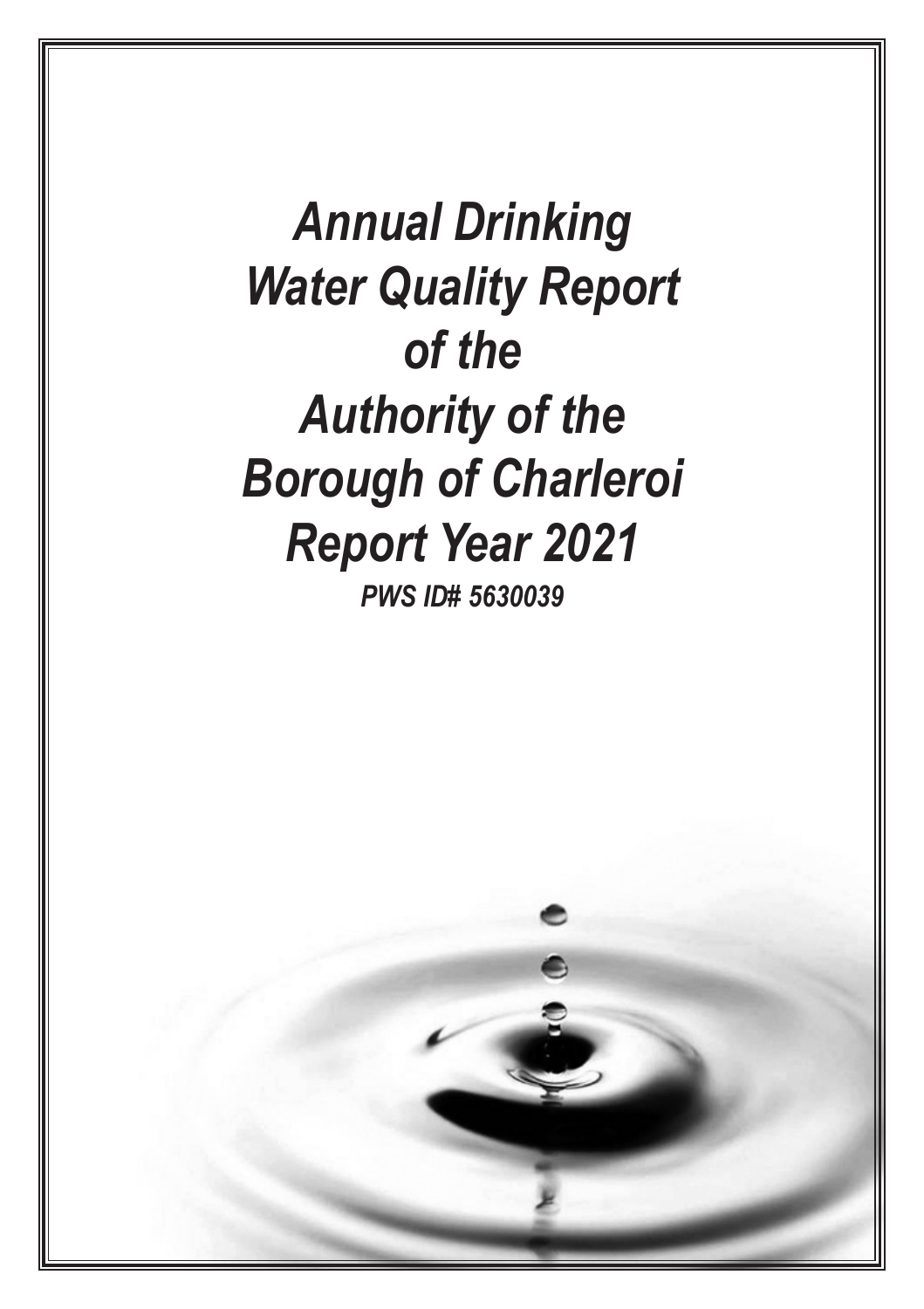# **2021 ANNUAL DRINKING WATER QUALITY REPORT**

# *PWSID #: 5630039 The Authority of the Borough of Charleroi*

*Este informe contiene información importante acerca de su agua potable. Haga que alguien lo traduzca para usted, ó hable con alguien que lo entienda.* (This report contains important information about your drinking water. Have someone translate it for you, or speak with someone who understands it.)

#### *WATER SYSTEM INFORMATION:*

This report shows our water quality and what it means. If you have any questions about this report or concerning your water utility, please contact The Authority of the Borough of Charleroi Offices at (724) 483-3585. We want you to be informed about your water supply. If you want to learn more, please attend any of our regularly scheduled meetings. Meetings are held on the Third and Fourth Tuesday of each month at 4:00 PM at the Authority Offices, 3 McKean Avenue Charleroi, Pennsylvania 15022.

### *SOURCE(S) OF WATER:*

*Monongahela River*

A Source Water Assessment of our source(s) was completed by the PA Department of Environmental Protection (Pa. DEP). The Assessment has found that Monongahela River Intake is most susceptible to accidental spills along the transportation corridor and "wildcat" sewers dumping raw sewage directly to the river. This intake is also susceptible to a lesser degree by industry and storm water runoff from developed areas. Overall, the Monongahela Watershed has a high risk of significant contamination. A summary report of the Assessment is available on the Source Water Assessment Summary Reports eLibrary web page: www.elibrary.dep.state.pa.us/dsweb/View/Collection-10045. Complete reports were distributed to municipalities, water supplier, local planning agencies and PADEP offices. Copies of the complete report are available for review at the Pa. DEP Southwest Regional Office, Records Management Unit at (412) 442-4000.

Some people may be more vulnerable to contaminants in drinking water than the general<br>population. Immuno-compromised persons such as persons with cancer undergoing Immuno-compromised persons such as persons with cancer undergoing chemotherapy, persons who have undergone organ transplants, people with HIV/AIDS or other immune system disorders, some elderly, and infants can be particularly at risk from infections. These people should seek advice about drinking water from their health care providers. EPA/CDC guidelines on appropriate means to lessen the risk of infection by *Cryptosporidium* and other microbial contaminants are available from the *Safe Drinking Water Hotline* (800-426- 4791).

## *MONITORING YOUR WATER:*

We routinely monitor for contaminants in your drinking water according to federal and state laws. The following tables show the results of our monitoring for the period of January 1 to December 31, 2021. The State allows us to monitor for some contaminants less than once per year because the concentrations of these contaminants do not change frequently.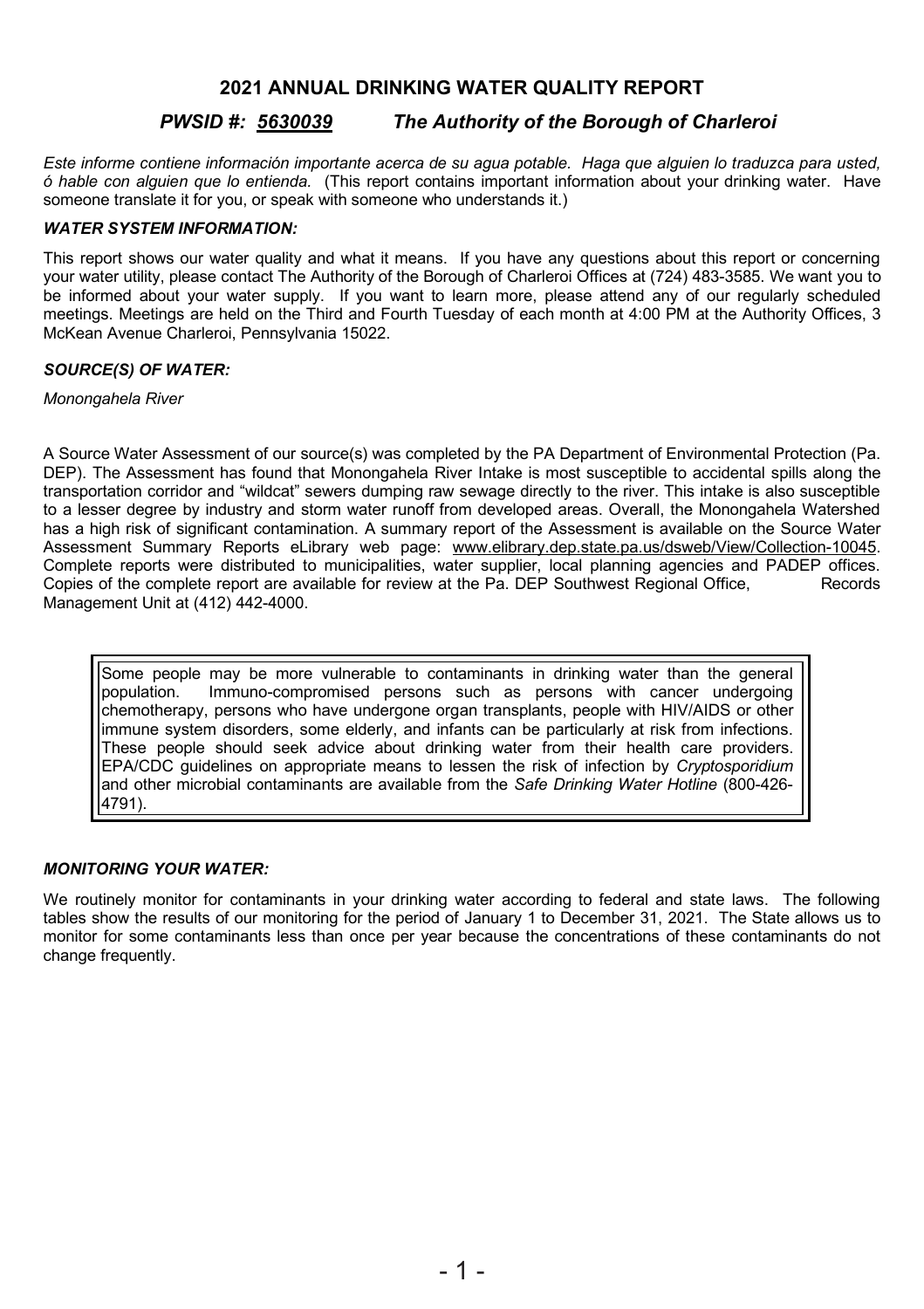### *DEFINITIONS:*

*Action Level (AL)* **-** The concentration of a contaminant which, if exceeded, triggers treatment or other requirements which a water system must follow.

*Maximum Contaminant Level (MCL)* - The highest level of a contaminant that is allowed in drinking water. MCLs are set as close to the MCLGs as feasible using the best available treatment technology.

*Maximum Contaminant Level Goal (MCLG)* - The level of a contaminant in drinking water below which there is no known or expected risk to health. MCLGs allow for a margin of safety.

*Maximum Residual Disinfectant Level (MRDL)* - The highest level of a disinfectant allowed in drinking water. There is convincing evidence that addition of a disinfectant is necessary for control of microbial contaminants.

*Maximum Residual Disinfectant Level Goal (MRDLG)* - The level of a drinking water disinfectant below which there is no known or expected risk to health. MRDLGs do not reflect the benefits of the use of disinfectants to control microbial contaminants.

*Minimum Residual Disinfectant Level (MinRDL) -* The minimum level of residual disinfectant required at the entry point to the distribution system.

*Level 1 Assessment –* A Level 1 assessment is a study of the water system to identify potential problems and determine (if possible) why total coliform bacteria have been found in our water system.

*Level 2 Assessment –* A Level 2 assessment is a very detailed study of the water system to identify potential problems and determine (if possible) why an *E. coli* MCL violation has occurred and/or why total coliform bacteria have been found in our water system on multiple occasions.

*Treatment Technique (TT) -* A required process intended to reduce the level of a contaminant in drinking water.

*Mrem/year =* millirems per year (a measure of radiation absorbed by the body)

*pCi/L =* picocuries per liter (a measure of radioactivity)

*ppb* = parts per billion, or micrograms per liter (μg/L)

*ppm* = parts per million, or milligrams per liter (mg/L)

*ppq* = parts per quadrillion, or picograms per liter

*ppt* = parts per trillion, or nanograms per liter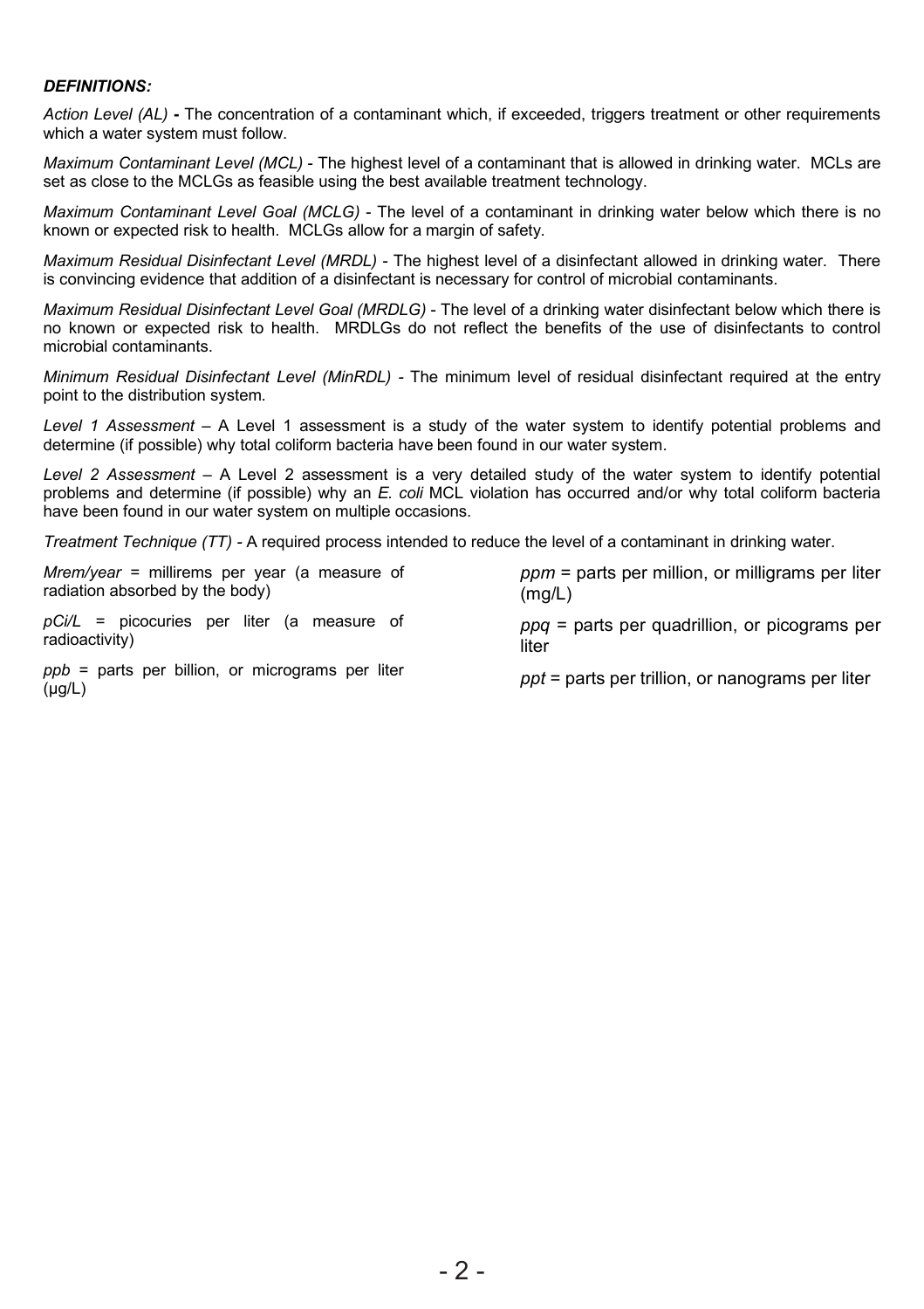## *DETECTED SAMPLE RESULTS:*

| <b>Chemical Contaminants</b>       |                                             |                       |                          |                               |              |                       |                         |                                                 |
|------------------------------------|---------------------------------------------|-----------------------|--------------------------|-------------------------------|--------------|-----------------------|-------------------------|-------------------------------------------------|
| Contaminant                        | <b>MCL</b> in<br><b>CCR</b><br><b>Units</b> | <b>MCLG</b>           | Level<br><b>Detected</b> | Range of<br><b>Detections</b> | <b>Units</b> | <b>Sample</b><br>Date | <b>Violation</b><br>Y/N | Sources of<br>Contamination                     |
| Chlorine                           | <b>MRDL</b><br>$= 4$                        | <b>MRDLG</b><br>$= 4$ | 1.69                     | $0.20 - 1.69$                 | ppm          | Monthly               | N                       | Water additive to<br>control microbes           |
| Nitrate                            | 10                                          | 10                    | < 1.00                   | N/A                           | ppm          | 8/18/2021             | N                       | Runoff from<br>fertilizer use                   |
| Haloacetic Acids<br>(HAA5)         | 60                                          | N/A                   | 52.3                     | $2.1 - 93.7$                  | ccr          | Quarterly             | N                       | By-product of<br>drinking water<br>chlorination |
| Total<br>Trihalomethanes<br>(TTHM) | 80                                          | N/A                   | 62.6                     | $7.4 - 96.5$                  | ccr          | Quarterly             | N                       | By-product of<br>drinking water<br>chlorination |

*\* Range represents the highest and lowest levels detected during the monitoring year. TTHM/HAA5 compliance is based on the Running Annual Average (RAA) of all levels detected at a specific sample location. The Authority sampled at four (4) different locations throughout the distribution system in 2021. The highest RAA of the sampled locations in 2021: (HAA5 = 52.3) (TTHM = 62.6).*

| <b>Entry Point Disinfectant Residual</b> |                                                          |                                    |                               |              |                                |                         |                                             |  |
|------------------------------------------|----------------------------------------------------------|------------------------------------|-------------------------------|--------------|--------------------------------|-------------------------|---------------------------------------------|--|
| Contaminant                              | <b>Minimum</b><br><b>Disinfectant</b><br><b>Residual</b> | Lowest<br>Level<br><b>Detected</b> | Range of<br><b>Detections</b> | <b>Units</b> | <b>Sample</b><br>Date          | <b>Violation</b><br>Y/N | Sources of<br>Contamination                 |  |
| Chlorine                                 | 0.2                                                      | 0.57                               | $0.57 - 2.33$                 | ppm          | 5/26/2021 (L)<br>5/25/2021 (H) | N                       | Water additive used to<br>control microbes. |  |

| <b>Lead and Copper</b> |                             |             |                                      |              |                                              |                         |                                        |  |
|------------------------|-----------------------------|-------------|--------------------------------------|--------------|----------------------------------------------|-------------------------|----------------------------------------|--|
| Contaminant            | <b>Action</b><br>Level (AL) | <b>MCLG</b> | 90 <sup>th</sup> Percentile<br>Value | <b>Units</b> | # of Sites Above<br><b>AL of Total Sites</b> | <b>Violation</b><br>Y/N | Sources of<br>Contamination            |  |
| Lead                   | 15                          | 0           | 2.51                                 | ppb          | 0                                            | N                       | Corrosion of<br>household<br>plumbing. |  |
| Copper                 | 1.3                         | 1.3         | 0.234                                | ppm          | 0                                            | N                       | Corrosion of<br>household<br>plumbing. |  |

*Lead and Copper samples listed above were taken from 6/1/2019 through 9/30/2019. The Authority is scheduled to collect lead and copper samples again in 2022 when the next required sampling cycle begins.*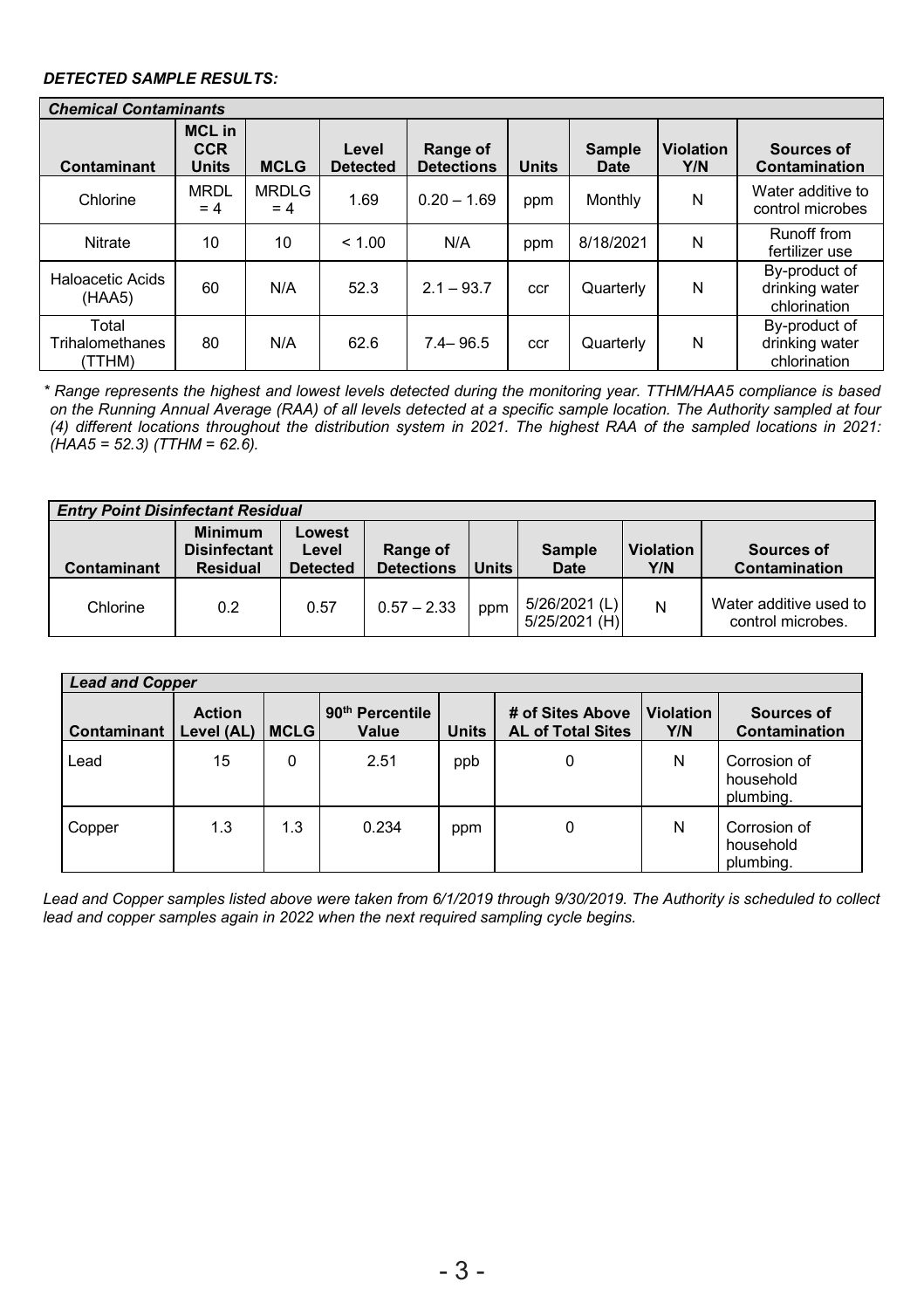| Microbial (related to Assessments/Corrective Actions regarding TC positive results) |                                                                                                                                                                                          |             |                                                                                                                                        |                         |                                             |  |  |  |
|-------------------------------------------------------------------------------------|------------------------------------------------------------------------------------------------------------------------------------------------------------------------------------------|-------------|----------------------------------------------------------------------------------------------------------------------------------------|-------------------------|---------------------------------------------|--|--|--|
| <b>Contaminants</b>                                                                 | TΤ                                                                                                                                                                                       | <b>MCLG</b> | Assessments/<br><b>Corrective Actions</b>                                                                                              | <b>Violation</b><br>Y/N | Sources of<br>Contamination                 |  |  |  |
| <b>Total Coliform</b><br>Bacteria                                                   | Any system that has<br>failed to complete all the<br>required assessments or<br>correct all identified<br>sanitary defects, is in<br>violation of the treatment<br>technique requirement | N/A         | See detailed<br>description under<br>"Detected<br><b>Contaminants Health</b><br>Effects Language<br>and Corrective<br>Actions" section | N                       | Naturally present<br>in the<br>environment. |  |  |  |

|                     | Microbial (related to E. coli)                                                                                                                                                                                                                                                          |             |                                                                                                                            |                         |                                     |  |  |  |  |
|---------------------|-----------------------------------------------------------------------------------------------------------------------------------------------------------------------------------------------------------------------------------------------------------------------------------------|-------------|----------------------------------------------------------------------------------------------------------------------------|-------------------------|-------------------------------------|--|--|--|--|
| <b>Contaminants</b> | <b>MCL</b>                                                                                                                                                                                                                                                                              | <b>MCLG</b> | <b>Positive Sample(s)</b>                                                                                                  | <b>Violation</b><br>Y/N | Sources of<br>Contamination         |  |  |  |  |
| E. coli             | Routine and repeat<br>samples are total<br>coliform-positive and<br>either is E. coli-positive<br>or system fails to take<br>repeat samples<br>following E. coli-<br>positive routine sample<br>or system fails to<br>analyze total coliform-<br>positive repeat sample<br>for E. coli. | $\Omega$    | 0                                                                                                                          | N                       | Human and<br>animal fecal<br>waste. |  |  |  |  |
| <b>Contaminants</b> | ТT                                                                                                                                                                                                                                                                                      | <b>MCLG</b> | Assessments/<br><b>Corrective Actions</b>                                                                                  | <b>Violation</b><br>Y/N | Sources of<br>Contamination         |  |  |  |  |
| E. coli             | Any system that has<br>failed to complete all<br>the required<br>assessments or correct<br>all identified sanitary<br>defects, is in violation<br>of the treatment<br>technique requirement                                                                                             | N/A         | See description<br>under "Detected<br><b>Contaminants Health</b><br>Effects Language<br>and Corrective<br>Actions" section | N                       | Human and<br>animal fecal<br>waste. |  |  |  |  |

| <b>Turbidity</b>   |                                                      |             |                          |                              |                         |                            |  |  |  |
|--------------------|------------------------------------------------------|-------------|--------------------------|------------------------------|-------------------------|----------------------------|--|--|--|
| <b>Contaminant</b> | <b>MCL</b>                                           | <b>MCLG</b> | Level<br><b>Detected</b> | <b>Sample</b><br><b>Date</b> | <b>Violation</b><br>Y/N | Source of<br>Contamination |  |  |  |
| Turbidity          | $TT = 1 NTU$ for a single<br>measurement             |             | 0.028                    | 7/3/21                       | N                       | Soil runoff                |  |  |  |
|                    | $TT = at least 95%$ of<br>monthly samples<0.3<br>NTU | 0           | 100%                     | 2021                         | N                       |                            |  |  |  |